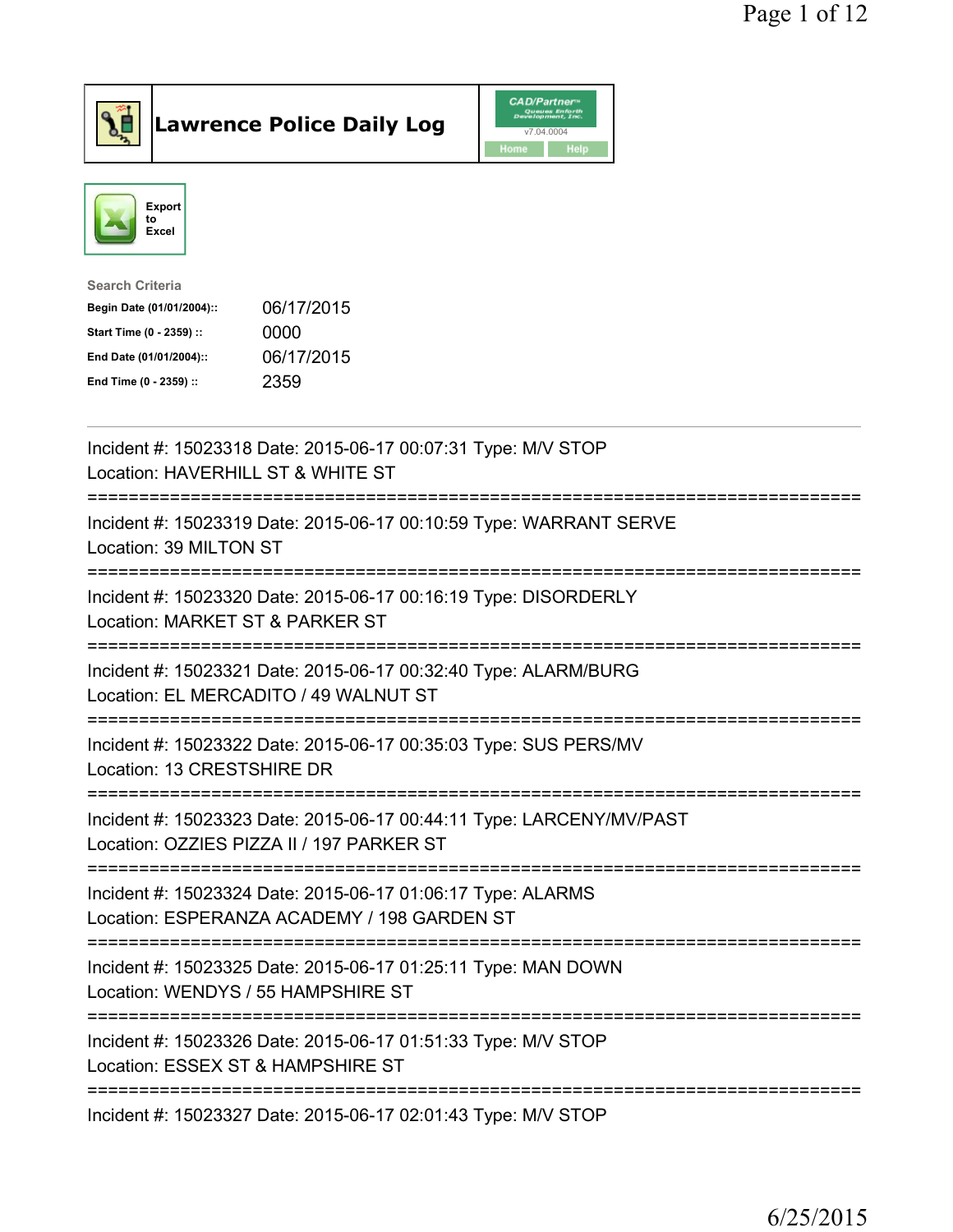| Location: 700 ESSEX ST<br>====================================                                                                                        |
|-------------------------------------------------------------------------------------------------------------------------------------------------------|
| Incident #: 15023328 Date: 2015-06-17 02:02:35 Type: M/V STOP<br>Location: 700 ESSEX ST                                                               |
| Incident #: 15023329 Date: 2015-06-17 02:05:04 Type: DOMESTIC/PROG<br>Location: 20 BELMONT ST FL 1<br>====================                            |
| Incident #: 15023330 Date: 2015-06-17 02:12:59 Type: M/V STOP<br>Location: 700 ESSEX ST                                                               |
| ;===================================<br>Incident #: 15023331 Date: 2015-06-17 02:42:21 Type: M/V STOP<br>Location: FERRY ST & MANN ST                 |
| Incident #: 15023332 Date: 2015-06-17 02:42:41 Type: M/V STOP<br>Location: BROADWAY & MANCHESTER ST<br>================================               |
| Incident #: 15023333 Date: 2015-06-17 02:58:09 Type: TOW OF M/V<br>Location: TRESPASS / 312 WATER ST<br>============================                  |
| Incident #: 15023334 Date: 2015-06-17 03:07:45 Type: M/V STOP<br>Location: 90 LOWELL ST                                                               |
| Incident #: 15023335 Date: 2015-06-17 03:18:12 Type: THREATS<br>Location: 21 E HAVERHILL ST                                                           |
| ======================================<br>Incident #: 15023336 Date: 2015-06-17 03:28:58 Type: TOW OF M/V<br>Location: TRESPASS / 31 CAMELLA TEOLI WY |
| Incident #: 15023337 Date: 2015-06-17 03:46:32 Type: M/V STOP<br>Location: COMMON ST & LAWRENCE ST                                                    |
| Incident #: 15023338 Date: 2015-06-17 03:56:08 Type: M/V STOP<br>Location: LOWELL ST & RIVERSIDE DR                                                   |
| Incident #: 15023339 Date: 2015-06-17 04:04:14 Type: LARCENY/PROG<br>Location: DARTMOUTH ST & YALE ST                                                 |
| Incident #: 15023340 Date: 2015-06-17 04:45:00 Type: STOL/MV/PAS<br>Location: 180 HAVERHILL ST                                                        |
| Incident #: 15023341 Date: 2015-06-17 05:17:32 Type: NEIGHBOR PROB<br>Location: 67 GROTON ST FL 3                                                     |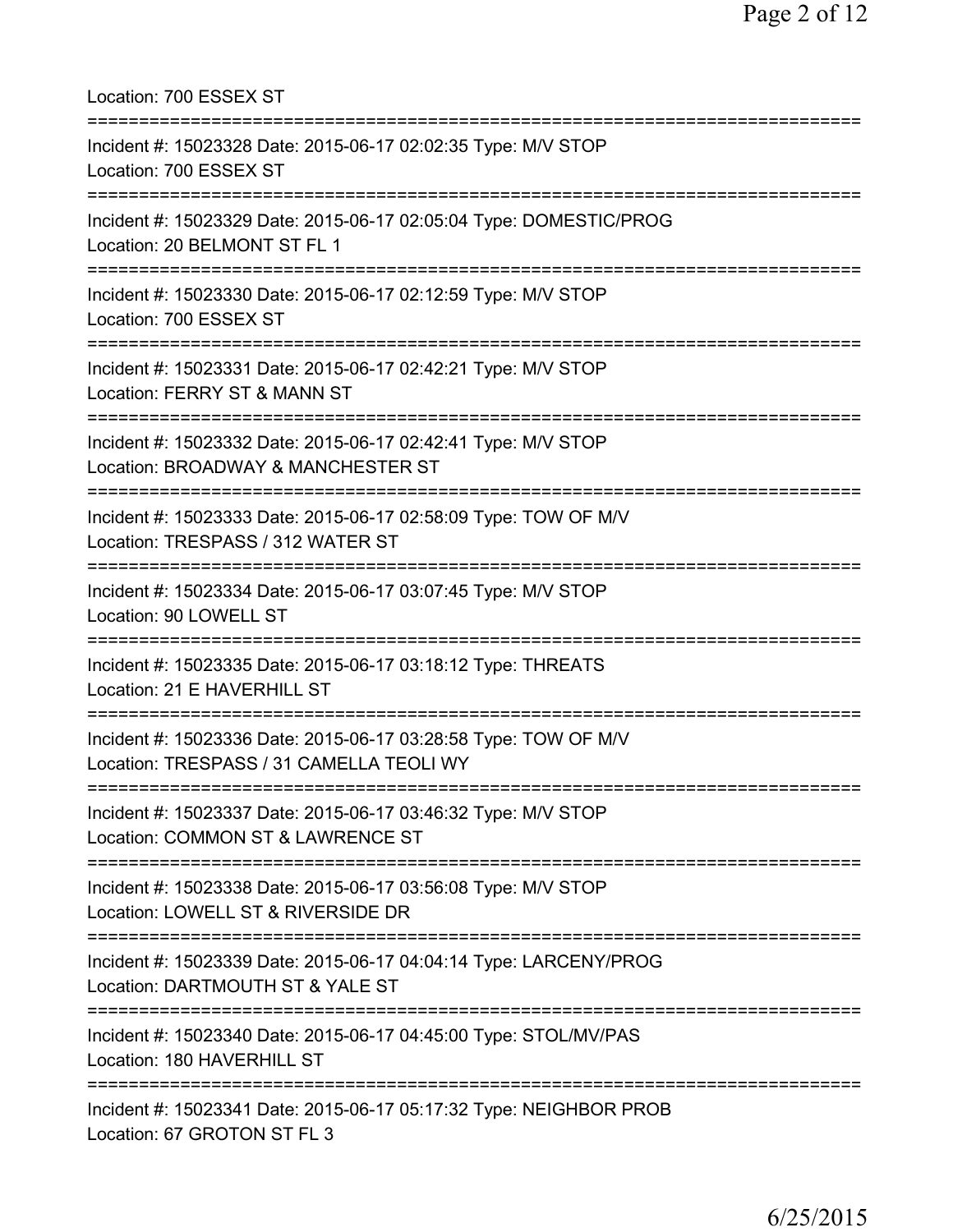| Incident #: 15023342 Date: 2015-06-17 05:24:34 Type: ALARMS<br>Location: 109 S UNION ST                     |
|-------------------------------------------------------------------------------------------------------------|
| Incident #: 15023343 Date: 2015-06-17 06:02:24 Type: M/V STOP<br>Location: BROADWAY & HAVERHILL ST          |
| Incident #: 15023344 Date: 2015-06-17 06:23:38 Type: M/V STOP<br>Location: AMES ST & LOWELL ST              |
| Incident #: 15023345 Date: 2015-06-17 06:30:22 Type: ALARMS<br>Location: 1 COMMONWEALTH DR                  |
| Incident #: 15023346 Date: 2015-06-17 06:44:42 Type: M/V STOP<br>Location: AMES ST & LOWELL ST              |
| Incident #: 15023347 Date: 2015-06-17 06:45:21 Type: LARCENY/PAST<br>Location: 38 YALE ST<br>============== |
| Incident #: 15023348 Date: 2015-06-17 06:51:07 Type: AUTO ACC/UNK PI<br>Location: APPLETON ST & ESSEX ST    |
| Incident #: 15023349 Date: 2015-06-17 06:53:03 Type: M/V STOP<br>Location: LORING ST & SALEM ST             |
| Incident #: 15023350 Date: 2015-06-17 07:06:34 Type: M/V STOP<br>Location: AMES ST & HAVERHILL ST           |
| Incident #: 15023351 Date: 2015-06-17 07:07:35 Type: VIO 209A<br>Location: 80 BAILEY ST FL 1                |
| Incident #: 15023352 Date: 2015-06-17 07:14:18 Type: M/V STOP<br>Location: LORING ST & SALEM ST             |
| Incident #: 15023353 Date: 2015-06-17 07:35:35 Type: M/V STOP<br>Location: EXETER ST & PHILLIPS ST          |
| Incident #: 15023354 Date: 2015-06-17 07:36:31 Type: M/V STOP<br>Location: AMES ST & BUTLER ST              |
| Incident #: 15023355 Date: 2015-06-17 07:46:11 Type: M/V STOP<br>Location: EXETER ST & OSGOOD ST            |
|                                                                                                             |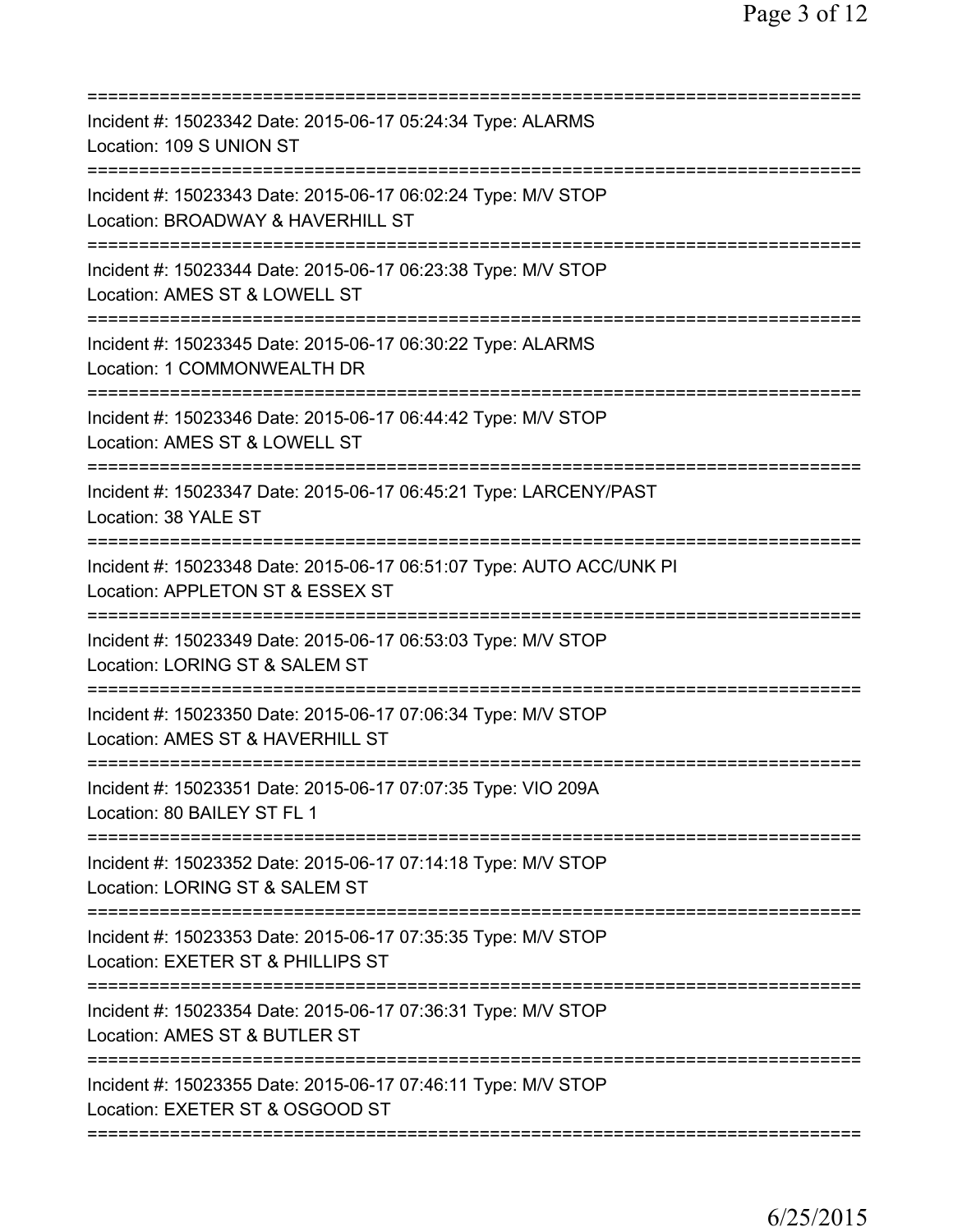| Incident #: 15023356 Date: 2015-06-17 07:46:46 Type: M/V STOP<br>Location: BAILEY ST & PARKER ST                                            |
|---------------------------------------------------------------------------------------------------------------------------------------------|
| Incident #: 15023357 Date: 2015-06-17 08:00:59 Type: ALARMS<br>Location: 103 HAVERHILL ST #1                                                |
| Incident #: 15023358 Date: 2015-06-17 08:08:03 Type: M/V STOP<br>Location: AMHERST ST & COPLEY ST                                           |
| Incident #: 15023359 Date: 2015-06-17 08:10:41 Type: M/V STOP<br>Location: AMES ST & LOWELL ST                                              |
| Incident #: 15023360 Date: 2015-06-17 08:13:53 Type: TOW OF M/V<br>Location: TRESPASS / 10 DIAMOND ST #ST                                   |
| Incident #: 15023361 Date: 2015-06-17 08:22:04 Type: M/V STOP<br>Location: BOWDOIN ST & CLIFTON ST                                          |
| Incident #: 15023362 Date: 2015-06-17 08:43:42 Type: TOW/REC/STOL<br>Location: 145 BAILEY ST                                                |
| Incident #: 15023363 Date: 2015-06-17 08:49:30 Type: TOW OF M/V<br>Location: 95 SARATOGA ST                                                 |
| Incident #: 15023364 Date: 2015-06-17 09:23:36 Type: AUTO ACC/NO PI<br>Location: ESSEX ST & MARGIN ST                                       |
| Incident #: 15023365 Date: 2015-06-17 09:26:28 Type: AUTO ACC/NO PI<br>Location: 8 S BROADWAY                                               |
| =========================<br>Incident #: 15023366 Date: 2015-06-17 09:28:15 Type: TOW OF M/V<br>Location: DIAMOND ST                        |
| :===================================<br>Incident #: 15023367 Date: 2015-06-17 09:30:42 Type: TOW OF M/V<br>Location: BRADFORD ST & BROADWAY |
| Incident #: 15023368 Date: 2015-06-17 09:35:08 Type: M/V STOP<br>Location: E HAVERHILL ST & HIGH ST                                         |
| Incident #: 15023369 Date: 2015-06-17 09:43:31 Type: TRESPASSING<br>Location: NECCO / 414 COMMON ST                                         |
| Incident #: 15023370 Date: 2015-06-17 09:48:30 Type: ALARM/BURG                                                                             |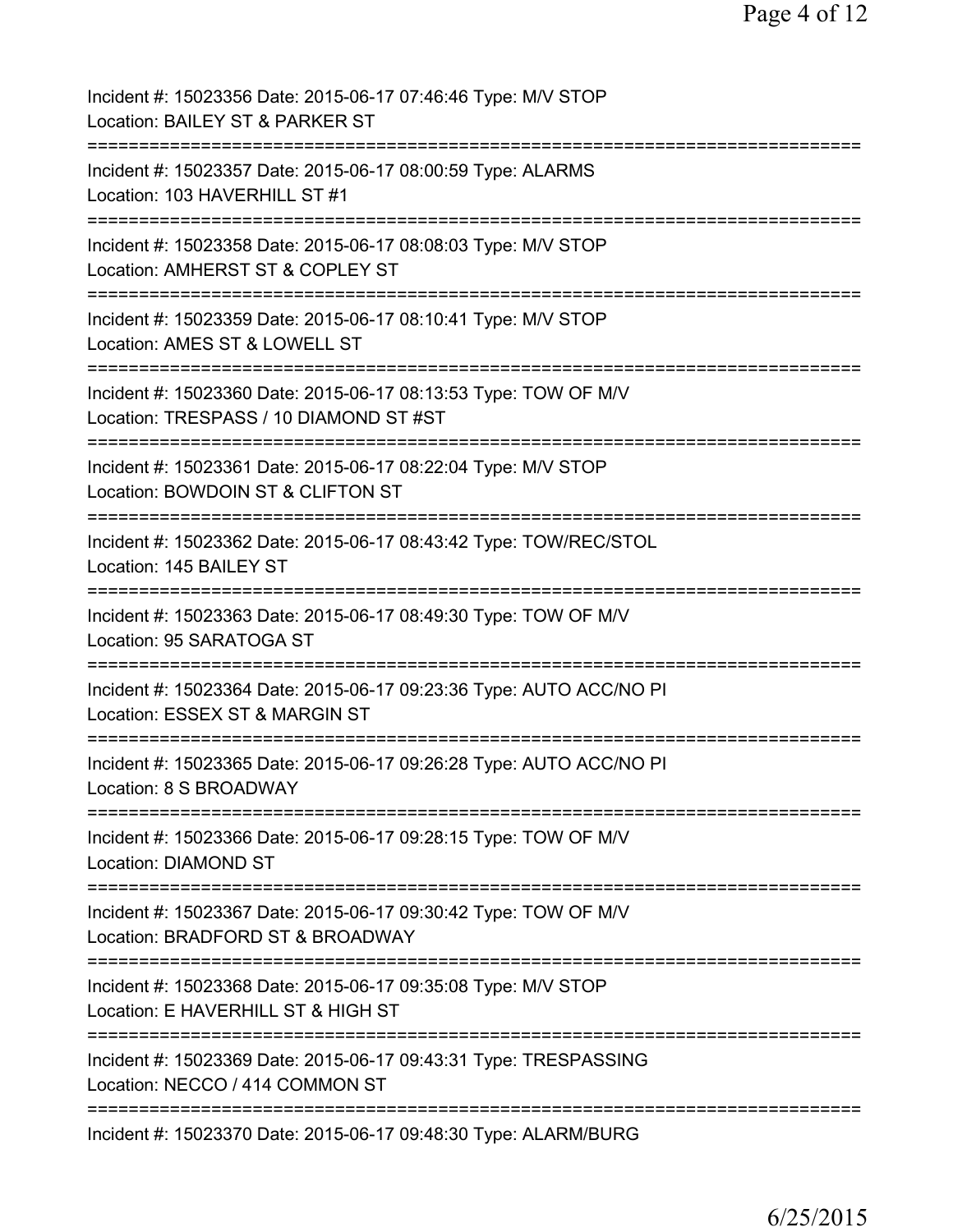Location: D'KARMEN'S SALON / 473 ESSEX ST =========================================================================== Incident #: 15023371 Date: 2015-06-17 09:51:14 Type: UNWANTEDGUEST Location: SMOKE VALLEY CONVIENENCE / 205 BROADWAY =========================================================================== Incident #: 15023373 Date: 2015-06-17 09:54:11 Type: ALARM/BURG Location: CASADO RESIDENCE / 447 HIGH ST =========================================================================== Incident #: 15023372 Date: 2015-06-17 09:54:27 Type: AUTO ACC/NO PI Location: CHESTNUT ST & JACKSON ST =========================================================================== Incident #: 15023374 Date: 2015-06-17 09:59:38 Type: M/V STOP Location: 414 COMMON ST =========================================================================== Incident #: 15023375 Date: 2015-06-17 10:27:33 Type: ALARM/BURG Location: VILORIO RESIDENCE / 253 FARNHAM ST =========================================================================== Incident #: 15023376 Date: 2015-06-17 10:31:38 Type: B&E FOLLOW UP Location: 34 LYNN ST =========================================================================== Incident #: 15023377 Date: 2015-06-17 10:45:31 Type: ANIMAL COMPL Location: MCDONALDS / 599 ANDOVER ST =========================================================================== Incident #: 15023378 Date: 2015-06-17 10:49:02 Type: B&E FOLLOW UP Location: 430 N CANAL ST =========================================================================== Incident #: 15023379 Date: 2015-06-17 10:49:48 Type: VIO CITY ORD Location: 107 SHAWSHEEN RD =========================================================================== Incident #: 15023380 Date: 2015-06-17 10:50:54 Type: ROBBERY ARMED Location: DPW / 31 AUBURN ST =========================================================================== Incident #: 15023381 Date: 2015-06-17 11:07:20 Type: SUS PERS/MV Location: OAK ST =========================================================================== Incident #: 15023382 Date: 2015-06-17 11:20:03 Type: B&E/MV/PAST Location: 71 EASTON ST =========================================================================== Incident #: 15023383 Date: 2015-06-17 11:32:28 Type: M/V STOP Location: EXETER ST & GRAFTON ST =========================================================================== Incident #: 15023384 Date: 2015-06-17 11:36:41 Type: M/V STOP Location: BRADFORD ST & BROADWAY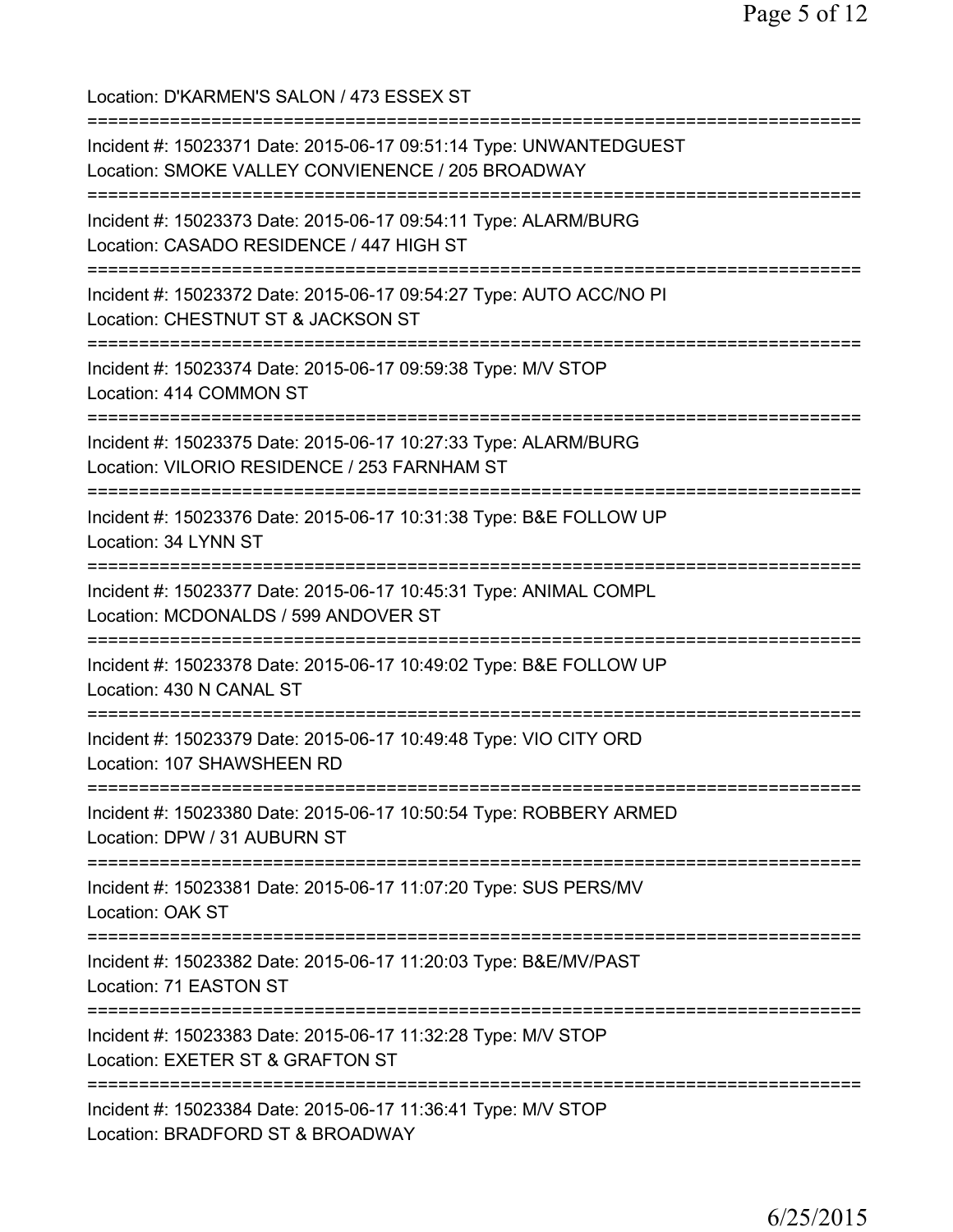| =========================                                                                                                              |
|----------------------------------------------------------------------------------------------------------------------------------------|
| Incident #: 15023385 Date: 2015-06-17 11:38:54 Type: M/V STOP<br>Location: 170 LAWRENCE ST                                             |
| Incident #: 15023386 Date: 2015-06-17 11:42:39 Type: AUTO ACC/NO PI<br>Location: 17 SAXONIA AV                                         |
| Incident #: 15023388 Date: 2015-06-17 11:46:55 Type: SUS PERS/MV<br>Location: 48 COOLIDGE ST<br>==============================         |
| Incident #: 15023387 Date: 2015-06-17 11:48:19 Type: M/V STOP<br>Location: EVERETT ST & SALEM ST<br>=======================<br>------- |
| Incident #: 15023389 Date: 2015-06-17 12:04:05 Type: TOW OF M/V<br>Location: 356 HAVERHILL ST                                          |
| Incident #: 15023390 Date: 2015-06-17 12:07:26 Type: DRUG VIO<br>Location: 267 MERRIMACK ST                                            |
| Incident #: 15023391 Date: 2015-06-17 12:10:13 Type: SUS PERS/MV<br>Location: DARTMOUTH ST & YALE ST                                   |
| Incident #: 15023392 Date: 2015-06-17 12:14:11 Type: INVESTIGATION<br>Location: 109 MAY ST                                             |
| Incident #: 15023393 Date: 2015-06-17 12:17:43 Type: AUTO ACC/NO PI<br>Location: 22 MONTGOMERY ST<br>=================                 |
| Incident #: 15023394 Date: 2015-06-17 12:30:58 Type: M/V STOP<br>Location: CARVER ST & MERRIMACK ST                                    |
| Incident #: 15023395 Date: 2015-06-17 12:32:12 Type: SUS PERS/MV<br>Location: KINGSTON ST & NEWTON ST                                  |
| Incident #: 15023396 Date: 2015-06-17 12:35:52 Type: INVESTIGATION<br>Location: 70 N PARISH RD                                         |
| Incident #: 15023397 Date: 2015-06-17 12:38:07 Type: LOST PROPERTY<br>Location: LEAHY SCHOOL / 100 ERVING AV                           |
| Incident #: 15023398 Date: 2015-06-17 12:50:13 Type: B&E/MV/PAST<br>Location: 205 BROADWAY                                             |
|                                                                                                                                        |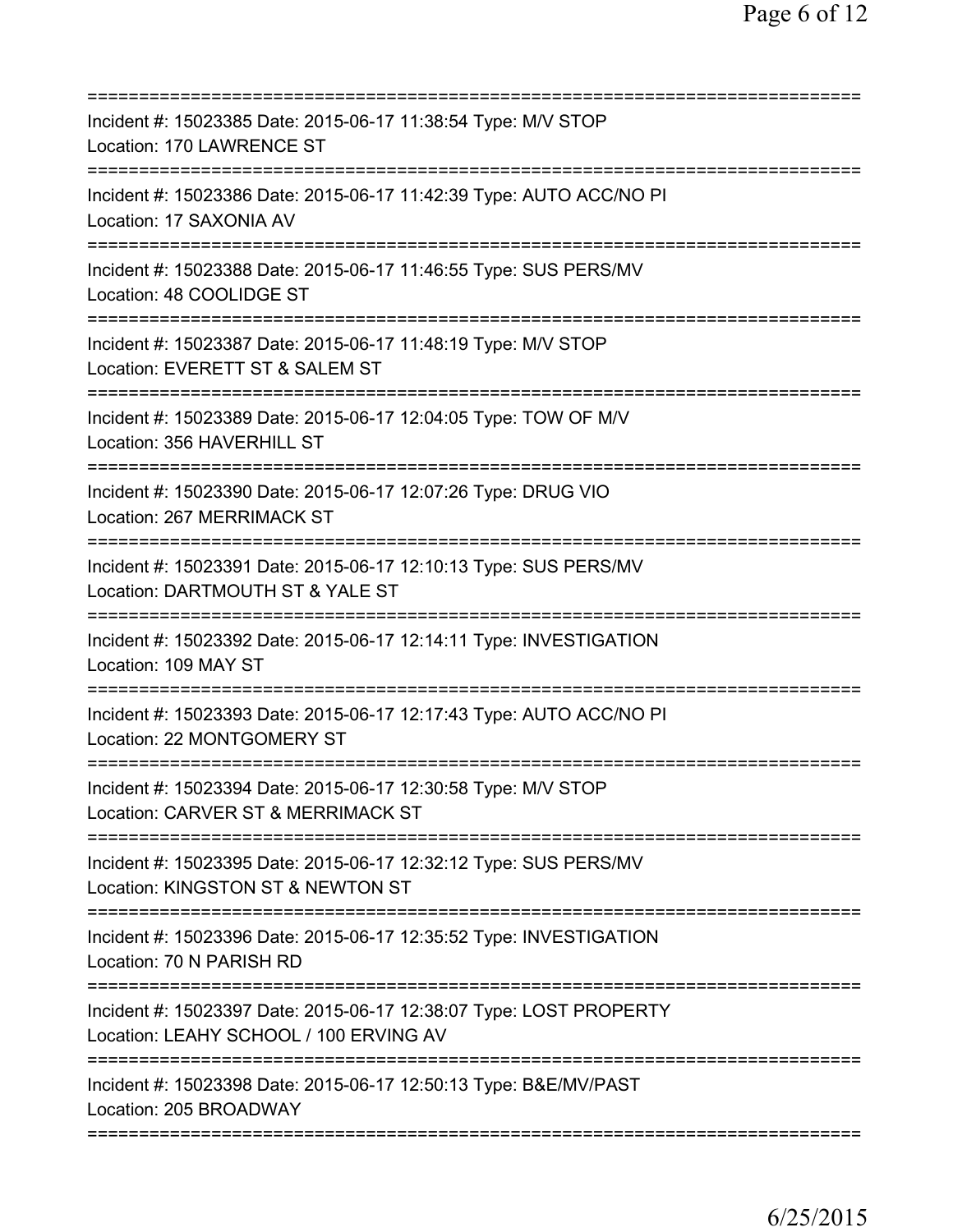| Incident #: 15023399 Date: 2015-06-17 12:53:28 Type: M/V STOP<br>Location: 141 AMESBURY ST                                                          |
|-----------------------------------------------------------------------------------------------------------------------------------------------------|
| Incident #: 15023400 Date: 2015-06-17 13:03:09 Type: DRUG VIO<br>Location: ESSEX ST & NEWBURY ST                                                    |
| Incident #: 15023401 Date: 2015-06-17 13:08:18 Type: AUTO ACC/NO PI<br>Location: LAWRENCE ST & MAPLE ST                                             |
| Incident #: 15023402 Date: 2015-06-17 13:22:25 Type: B&E/MV/PAST<br>Location: 312 WATER ST                                                          |
| Incident #: 15023403 Date: 2015-06-17 13:31:46 Type: M/V STOP<br>Location: BROADWAY & LOWELL ST<br>------------------------                         |
| Incident #: 15023404 Date: 2015-06-17 14:09:33 Type: AUTO ACC/NO PI<br>Location: BROADWAY & VALLEY ST                                               |
| Incident #: 15023405 Date: 2015-06-17 14:24:43 Type: SUS PERS/MV<br>Location: 311 WATER ST<br>=====================                                 |
| Incident #: 15023406 Date: 2015-06-17 14:26:40 Type: INVESTIGATION<br>Location: 90 LOWELL ST                                                        |
| Incident #: 15023407 Date: 2015-06-17 14:28:12 Type: ALARM/BURG<br>Location: ROBLES RESIDENCE / 33 CAMELLA TEOLI WY                                 |
| Incident #: 15023408 Date: 2015-06-17 14:28:43 Type: TOW/REPOSSED<br>Location: 30 NESMITH ST                                                        |
| Incident #: 15023409 Date: 2015-06-17 14:42:12 Type: CK WELL BEING<br>Location: 73 SHAWSHEEN RD FL 3                                                |
| =========================<br>=====================<br>Incident #: 15023410 Date: 2015-06-17 14:46:15 Type: DRUG VIO<br><b>Location: THORNTON AV</b> |
| Incident #: 15023411 Date: 2015-06-17 15:17:23 Type: M/V STOP<br>Location: BEACON ST & ROBERTA LN                                                   |
| Incident #: 15023412 Date: 2015-06-17 15:20:59 Type: MAL DAMAGE<br>Location: 301 MT VERNON ST                                                       |
| Incident #: 15023413 Date: 2015-06-17 15:24:19 Type: AUTO ACC/NO PI                                                                                 |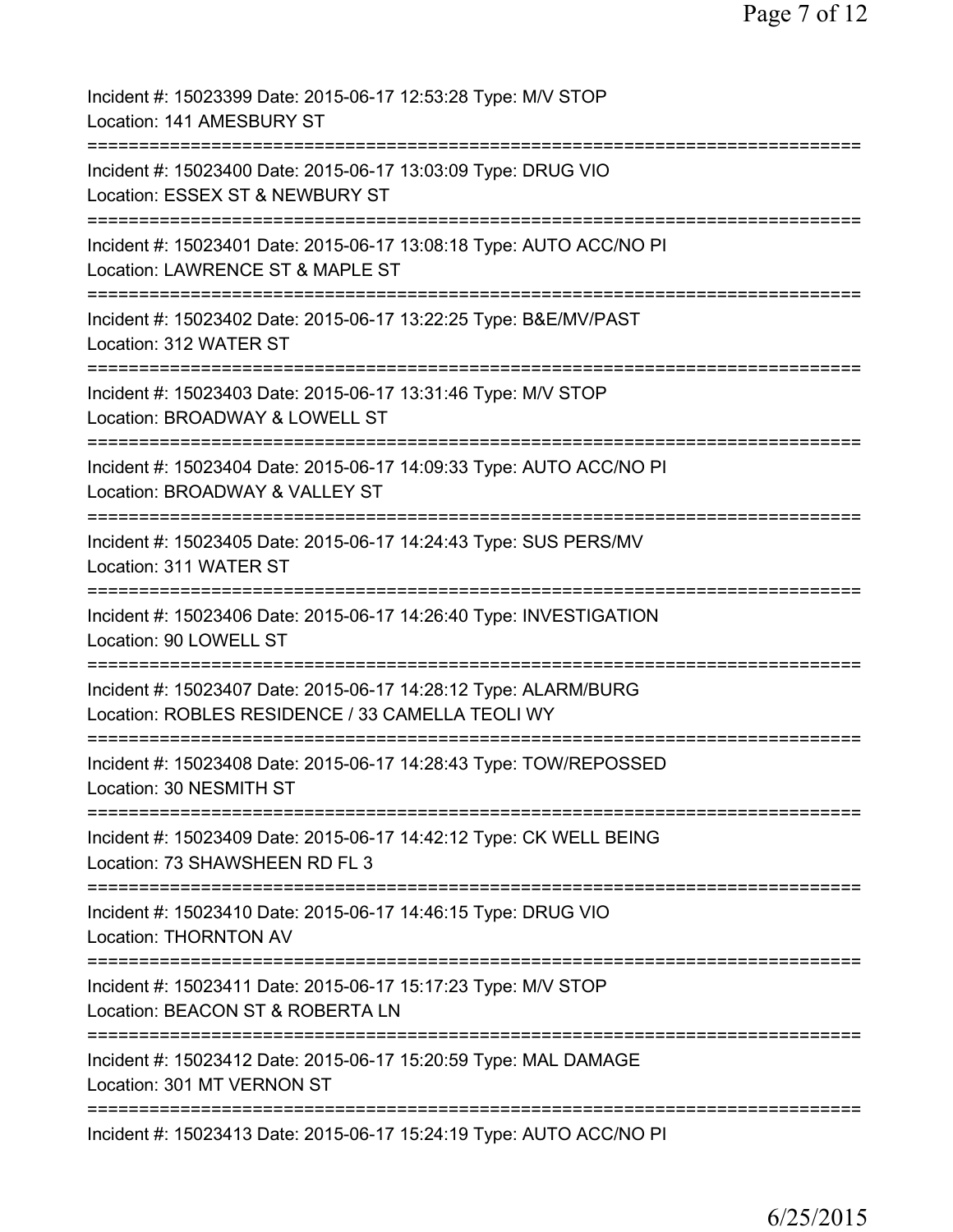Location: SAL'S RESTURANT / 354 MERRIMACK ST =========================================================================== Incident #: 15023414 Date: 2015-06-17 15:34:29 Type: M/V STOP Location: HENNESSEY SCHOOL / 122 HANCOCK ST =========================================================================== Incident #: 15023415 Date: 2015-06-17 15:35:20 Type: UNKNOWN PROB Location: 93 GENESEE ST =========================================================================== Incident #: 15023416 Date: 2015-06-17 15:48:36 Type: FIRE Location: 198 ESSEX ST #510 =========================================================================== Incident #: 15023417 Date: 2015-06-17 15:52:20 Type: KEEP PEACE Location: 232 PROSPECT ST =========================================================================== Incident #: 15023418 Date: 2015-06-17 16:06:26 Type: FIGHT Location: 99 RAILROAD ST =========================================================================== Incident #: 15023419 Date: 2015-06-17 16:15:56 Type: MAL DAMAGE Location: PARTHUM SCHOOL / 255 E HAVERHILL ST =========================================================================== Incident #: 15023420 Date: 2015-06-17 16:44:32 Type: INVESTIGATION Location: 2 FLORENCE ST =========================================================================== Incident #: 15023421 Date: 2015-06-17 16:46:20 Type: MEDIC SUPPORT Location: 87 DORCHESTER ST FL 1 =========================================================================== Incident #: 15023422 Date: 2015-06-17 16:51:24 Type: NOISE ORD Location: 570 S UNION ST #8 =========================================================================== Incident #: 15023423 Date: 2015-06-17 16:54:23 Type: 209A/VIOLATION Location: 20 SARGENT ST =========================================================================== Incident #: 15023424 Date: 2015-06-17 16:59:22 Type: UNWANTEDGUEST Location: 20 DAISY ST =========================================================================== Incident #: 15023425 Date: 2015-06-17 17:00:39 Type: AUTO ACC/NO PI Location: 354 MERRIMACK ST =========================================================================== Incident #: 15023426 Date: 2015-06-17 17:09:52 Type: THREATS Location: 35 ROBINSON CT =========================================================================== Incident #: 15023427 Date: 2015-06-17 17:16:37 Type: SUS PERS/MV Location: 700 HAVERHILL ST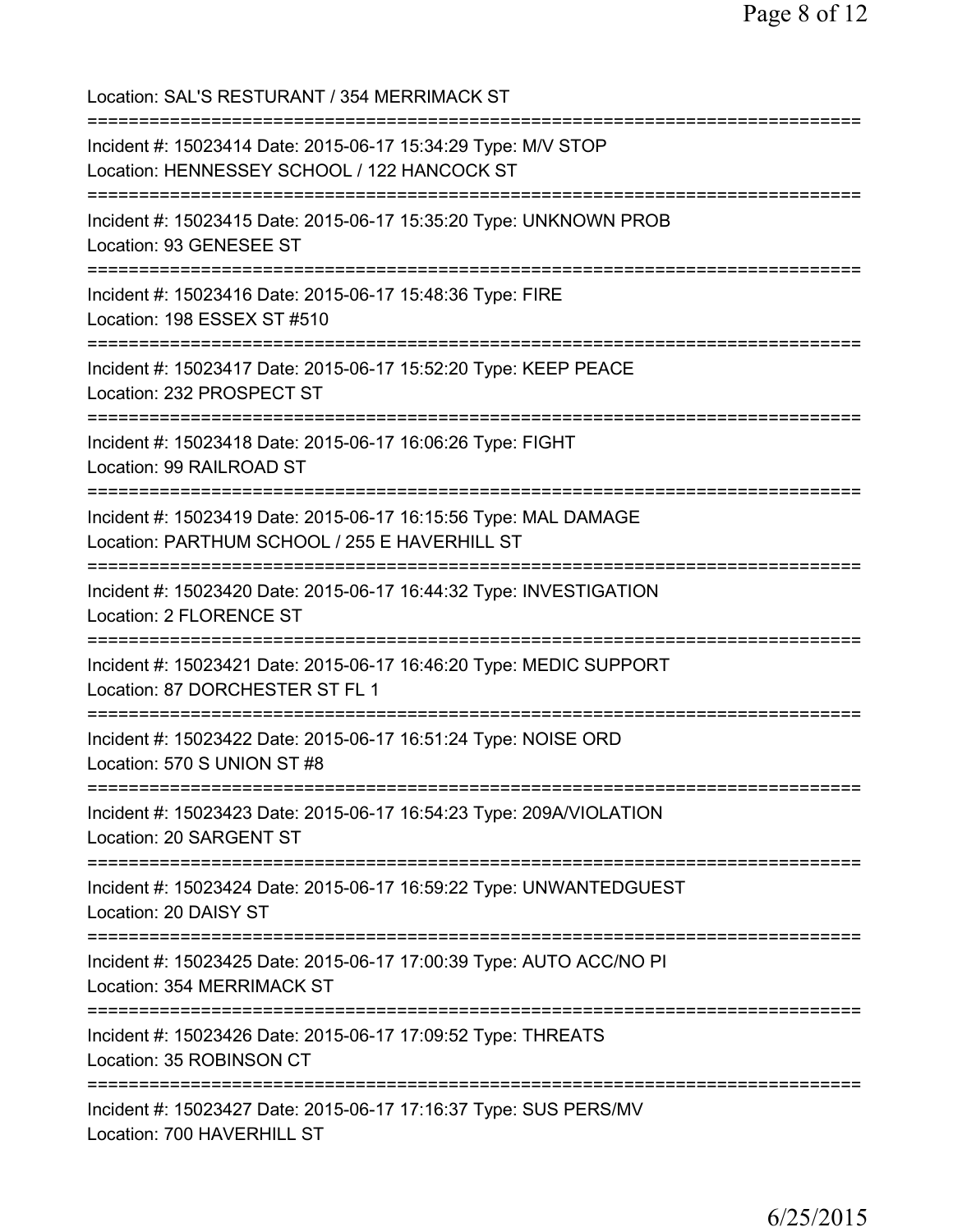| Incident #: 15023428 Date: 2015-06-17 17:18:06 Type: DISORDERLY<br>Location: 47 TRENTON ST                                                 |
|--------------------------------------------------------------------------------------------------------------------------------------------|
| Incident #: 15023429 Date: 2015-06-17 17:27:09 Type: CK WELL BEING<br>Location: 26 MARGIN ST                                               |
| Incident #: 15023430 Date: 2015-06-17 17:42:53 Type: B&E/PAST<br>Location: 1 DANFORTH ST                                                   |
| Incident #: 15023431 Date: 2015-06-17 17:58:17 Type: SUS PERS/MV<br>Location: BROADWAY & MANCHESTER ST<br>=========================        |
| Incident #: 15023432 Date: 2015-06-17 18:07:26 Type: SERVE 209A<br>Location: 283 LOWELL ST                                                 |
| Incident #: 15023433 Date: 2015-06-17 18:10:53 Type: MAL DAMAGE<br>Location: KINGDOM HALL / 35 FERRY ST<br>=============================== |
| Incident #: 15023434 Date: 2015-06-17 18:13:05 Type: LOCKOUT<br>Location: COLUMBIA GAS / 55 MARSTON ST<br>============================     |
| Incident #: 15023435 Date: 2015-06-17 18:13:38 Type: A&B PAST<br>Location: 49 BRADFORD ST                                                  |
| Incident #: 15023436 Date: 2015-06-17 18:23:22 Type: M/V STOP<br>Location: 195 LOWELL ST                                                   |
| Incident #: 15023438 Date: 2015-06-17 18:24:17 Type: LIC PLATE STO<br>Location: 73 HIGH ST                                                 |
| Incident #: 15023437 Date: 2015-06-17 18:24:21 Type: WARRANT SERVE<br>Location: SHAWSHEEN RD                                               |
| Incident #: 15023439 Date: 2015-06-17 18:37:52 Type: DISTURBANCE<br>Location: BIRCHWOOD RD                                                 |
| Incident #: 15023440 Date: 2015-06-17 18:51:36 Type: DISTURBANCE<br>Location: 22 BYRON AV                                                  |
| Incident #: 15023441 Date: 2015-06-17 19:33:49 Type: DOMESTIC/PROG<br>Location: 46 SALEM ST                                                |
|                                                                                                                                            |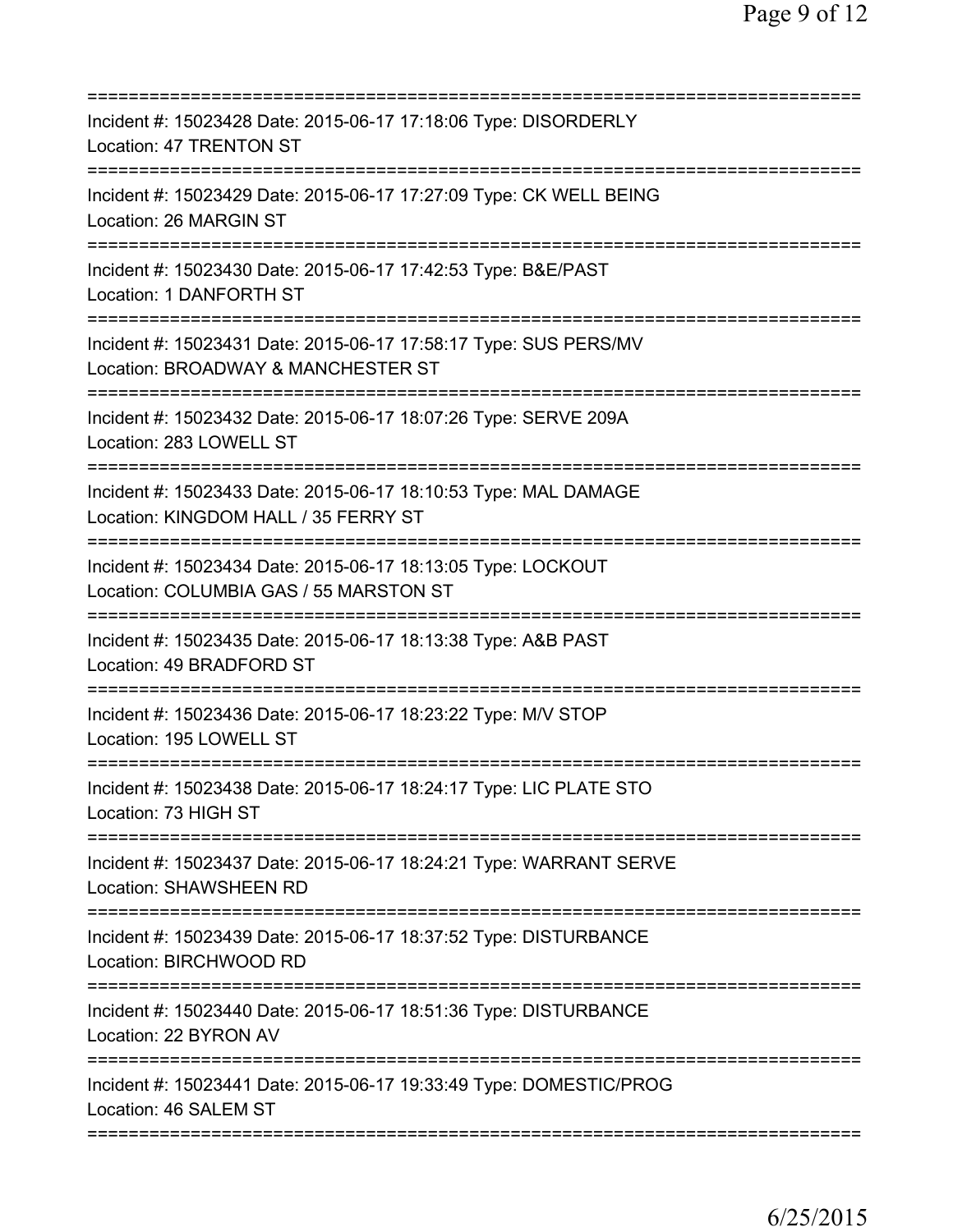| Incident #: 15023442 Date: 2015-06-17 19:37:31 Type: ASSSIT AMBULANC<br>Location: 146 PROSPECT ST                                  |
|------------------------------------------------------------------------------------------------------------------------------------|
| Incident #: 15023443 Date: 2015-06-17 19:39:49 Type: LOUD NOISE<br>Location: 111 MARKET ST                                         |
| Incident #: 15023444 Date: 2015-06-17 19:42:36 Type: LOUD NOISE<br>Location: 5 HAVERHILL ST                                        |
| Incident #: 15023445 Date: 2015-06-17 19:48:14 Type: SUS PERS/MV<br>Location: BROOKFIELD ST & KENNETH ST                           |
| Incident #: 15023446 Date: 2015-06-17 20:22:51 Type: GENERAL SERV<br>Location: 73 BROOK ST                                         |
| Incident #: 15023447 Date: 2015-06-17 20:30:58 Type: DISTURBANCE<br>Location: 20 BELMONT ST                                        |
| Incident #: 15023448 Date: 2015-06-17 20:38:51 Type: MEDIC SUPPORT<br>Location: 200 PARKER ST #BOTTOM FL SIDE                      |
| Incident #: 15023449 Date: 2015-06-17 20:49:40 Type: DRUG VIO<br>Location: 55 COLUMBUS AV<br>;==================================== |
| Incident #: 15023450 Date: 2015-06-17 20:54:19 Type: M/V STOP<br>Location: BROADWAY & CONCORD ST                                   |
| Incident #: 15023451 Date: 2015-06-17 20:55:27 Type: SUS PERS/MV<br>Location: PLAYSTEAD / null                                     |
| Incident #: 15023452 Date: 2015-06-17 21:03:10 Type: NOISE ORD<br>Location: 28 BOXFORD ST                                          |
| Incident #: 15023453 Date: 2015-06-17 21:03:16 Type: M/V STOP<br>Location: HAFFNERS / null                                         |
| Incident #: 15023454 Date: 2015-06-17 21:06:16 Type: SUS PERS/MV<br>Location: HIGH ST                                              |
| Incident #: 15023455 Date: 2015-06-17 21:15:00 Type: MEDIC SUPPORT<br>Location: 234 HIGH ST FL 1                                   |
| Incident #: 15023456 Date: 2015-06-17 21:48:17 Type: NOISE ORD                                                                     |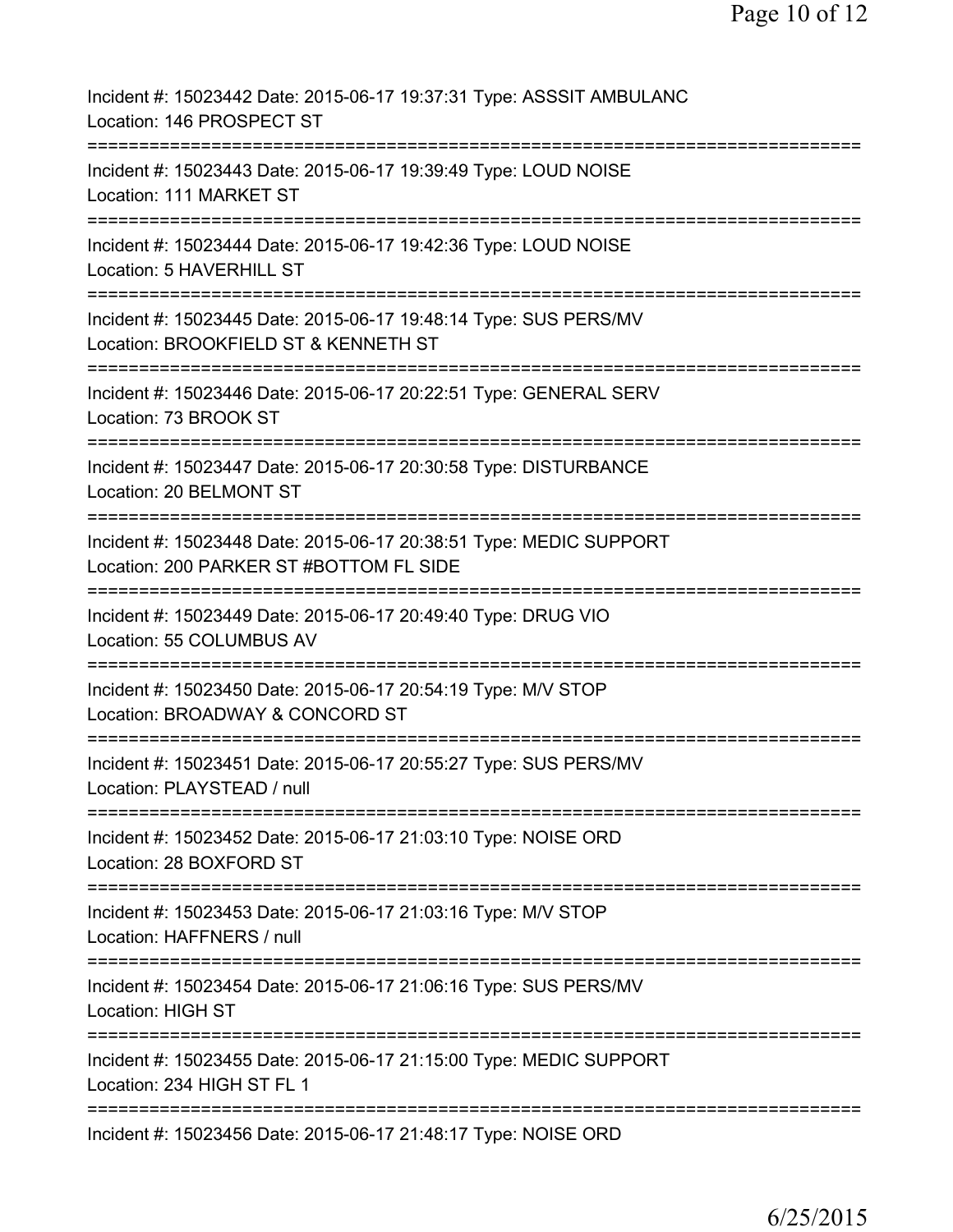Location: 21 E HAVERHILL ST FL 2 =========================================================================== Incident #: 15023457 Date: 2015-06-17 21:52:09 Type: COURT DOC SERVE Location: HAVERHILL / 92 WINTER =========================================================================== Incident #: 15023458 Date: 2015-06-17 21:57:45 Type: M/V STOP Location: HAFFNERS / null =========================================================================== Incident #: 15023459 Date: 2015-06-17 22:12:37 Type: ALARM/BURG Location: ADVANCED AUTO PARTS / 183 BROADWAY =========================================================================== Incident #: 15023461 Date: 2015-06-17 22:35:33 Type: SUS PERS/MV Location: DEBBIE LN & LORENZO RD =========================================================================== Incident #: 15023460 Date: 2015-06-17 22:36:20 Type: M/V STOP Location: 327 ESSEX ST =========================================================================== Incident #: 15023462 Date: 2015-06-17 22:38:11 Type: FIGHT Location: JACKSON ST & MONTGOMERY ST =========================================================================== Incident #: 15023463 Date: 2015-06-17 22:47:21 Type: SUS PERS/MV Location: METHUEN ST & MILL ST =========================================================================== Incident #: 15023464 Date: 2015-06-17 22:50:19 Type: NOISE ORD Location: 42 SALEM ST =========================================================================== Incident #: 15023465 Date: 2015-06-17 22:57:33 Type: M/V STOP Location: 43 MAY ST =========================================================================== Incident #: 15023466 Date: 2015-06-17 23:01:32 Type: NOISE ORD Location: JACKSON CT =========================================================================== Incident #: 15023467 Date: 2015-06-17 23:03:39 Type: MAL DAMAGE Location: 133 ESSEX ST =========================================================================== Incident #: 15023468 Date: 2015-06-17 23:17:52 Type: SUS PERS/MV Location: 5 FLORAL ST =========================================================================== Incident #: 15023469 Date: 2015-06-17 23:40:26 Type: TOW OF M/V Location: 21 SHAWSHEEN RD =========================================================================== Incident #: 15023470 Date: 2015-06-17 23:56:20 Type: WOMAN DOWN Location: S UNION ST & WINTHROP AV